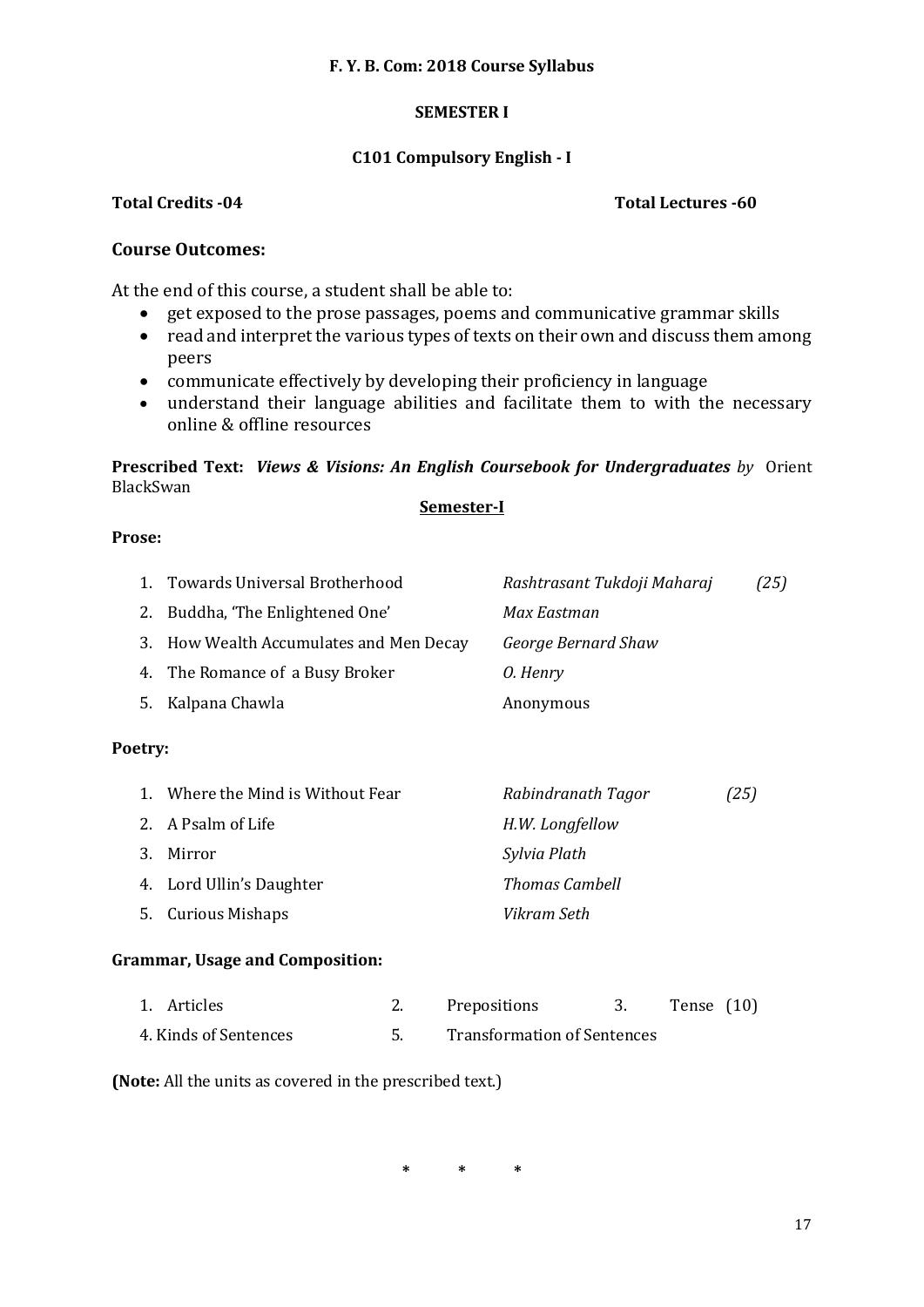# **F. Y. B. Com. CBCS (2018 Course) Semester I C108: Financial Accounting I**

# **Total Credits -04 Total Lectures -60**

### **Course Outcomes:**

After completion of the course, students would be able to:

- 1. Understand basics of financial accounting and overview to accounting standards AS-1, AS-2 and AS-9.
- 2. Learn accounting treatment for dissolution of Partnership Firm and its application.
- 3. Prepare Piecemeal Distribution Statement under Surplus Capital Method.
- 4. Understand the process of conversion of a Partnership firm into limited company.

### **1. Financial Accounting and Accounting Standards (15)**

- 1.1 **Financial Accounting:** Nature, Scope and Limitations of Financial Accounting
- 1.2 **Accounting Standards Issued by ICAI**: Accounting Standards: Concepts, Benefits, Procedures for Issue of Accounting Standards Various AS :
	- i. **AS-1: Disclosure of Accounting Policies:** Purpose, Areas of Policies, Disclosure of Policies, Disclosure of Change in Policies, Illustrations
	- ii. **AS-2: Valuation of Inventories (Stock):** Meaning and Definition, Applicability, Measurement of Inventory, Disclosure in Final Account, Explanation with Illustrations
	- iii. **AS-9: Revenue Recognition:** Meaning and Scope, Transactions excluded, Sale of Goods, Rendering of Services, Effects of Uncertainties, Disclosure, Illustrations

# **2. Dissolution of Partnership Firm (15)**

- 2.1 Meaning, Modes of the Dissolution of Firm
- 2.2 Accounting Entries and Ledger Accounts
- 2.3 Insolvency of Partners
- 2.4 Settling the Capital Accounts According to Garner vs. Murray Principle

# **3. Piecemeal Distribution of Cash (15)**

- 3.1 Meaning and Order of Payment
- 3.2 Preparation of Piecemeal Distribution Statement under Surplus Capital Method
- 3.3 Preparation of Piecemeal Distribution Statement under Maximum / Notional Loss Method

#### **4. Conversion of a Partnership firm into Limited Company (15)**

- 4.1 Introduction, Objectives and effects
- 4.2 Methods of Calculation of Purchase Consideration i) Net Assets Method ii) Net Payment Method
- 4.3 Accounting procedure in the books of partnership firm and Balance Sheet of New Company

# **Recommended Books**

| 1. | <b>Financial Accounting</b> | Mukharjee A., Hanif M. (Tata McGraw Hill<br>Publishing Company Ltd., New Delhi) |
|----|-----------------------------|---------------------------------------------------------------------------------|
| 2. | <b>Financial Accounting</b> | Maheshwari SN, Maheshwari SK (Vikas Publishing<br>House Pvt. Ltd.)              |
| 3. | <b>Financial Accounting</b> | Tulsian PC (Tata McGraw Hill Publishing Company<br>Ltd., New Delhi)             |
| 4. | <b>Advanced Accounting</b>  | Jain SP, Narang KN (Kalyani Publishers, New Delhi)                              |
| 5. | <b>Advanced Accounting</b>  | Gupta RL, Radhaswamy M (Sultan Chand & Sons,<br>New Delhi)                      |
| 6. | <b>Advanced Accounting</b>  | Shukla MC, Grewal SP (S. Chand & Co. Ltd., New Delhi)                           |
| 7. | The Chartered Accountant    | Journal of the Institute of Chartered Accountants of<br>India                   |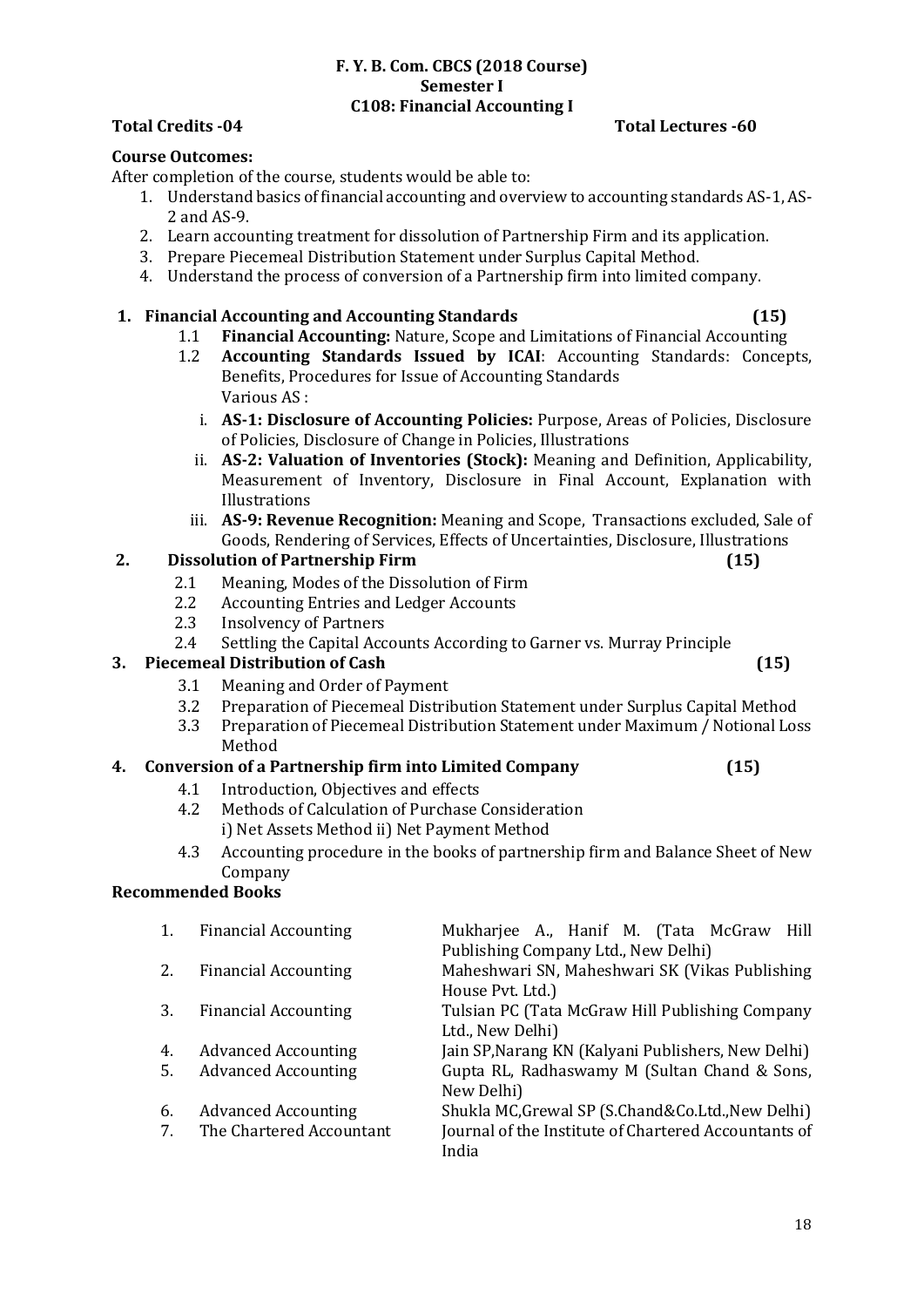# **F. Y. B. Com: 2018 Course Syllabus**

# **SEMESTER I**

# **C104: Business Economics-I**

| <b>Total Credits -04</b><br><b>Total Lectures -60</b>                                                                                                                                                                                                                                                                         |      |
|-------------------------------------------------------------------------------------------------------------------------------------------------------------------------------------------------------------------------------------------------------------------------------------------------------------------------------|------|
| <b>Course Outcomes:</b><br>After completion of the course, students would be able to:<br>1. Understand the basic economic problems of an economy.<br>2. Understand the market mechanism.<br>3. Understand the application of demand analysis.<br>4. Understand the concepts of cost and revenue, nature of production and its |      |
| relationship to Business operations.                                                                                                                                                                                                                                                                                          |      |
| 1. Introduction                                                                                                                                                                                                                                                                                                               | (16) |
| 1.1 Meaning, Nature and Scope of Business Economics<br>1.2 Distinction between micro and macro economics<br>1.3 Basic economic problems of an economy<br>1.4 Market mechanism-Functions and limitations                                                                                                                       |      |
| 2. Demand and Supply Analysis                                                                                                                                                                                                                                                                                                 | (28) |
| 2.1 Law of Diminishing Marginal Utility<br>2.2 Meaning and concept of Demand<br>2.3Determinents of demand                                                                                                                                                                                                                     |      |
| 2.4 Law of Demand and exceptions to it                                                                                                                                                                                                                                                                                        |      |
| 2.5 Elasticity of demand<br>A) Price B) Income and C) Cross Elasticity of demand                                                                                                                                                                                                                                              |      |
| 2.6 Measurement of elasticity of demand                                                                                                                                                                                                                                                                                       |      |
| 2.7 Meaning and concept of Supply                                                                                                                                                                                                                                                                                             |      |
| 2.8 Law of Supply                                                                                                                                                                                                                                                                                                             |      |
| 3. Cost and Revenue Analysis                                                                                                                                                                                                                                                                                                  | (16) |
| 3.1 Types of costs - A) Fixed B) Variable C) Average D) Marginal E) Total F) Opportunity<br>Cost                                                                                                                                                                                                                              |      |
| 3.3 Internal and External Economies and Diseconomies                                                                                                                                                                                                                                                                          |      |
| 3.4 Short Run and Long Run Cost Curve                                                                                                                                                                                                                                                                                         |      |
| 3.5 Types of revenue - A) Average B) Marginal C) Total Revenue                                                                                                                                                                                                                                                                |      |
| <b>Reference Books</b>                                                                                                                                                                                                                                                                                                        |      |
| 1. Textbook of Economic Theory - Stonier and Hague; Longman Green and Co., London.                                                                                                                                                                                                                                            |      |
| 2. Introduction to Positive Economics - Richard G. Lipsey                                                                                                                                                                                                                                                                     |      |
| 3. Business Economics (Micro) - Dr. Girijashankar; Atharva Prakashan, Pune                                                                                                                                                                                                                                                    |      |
| 4. Micro Economics - M. L. Seth                                                                                                                                                                                                                                                                                               |      |
| 5. Micro Economics - M. L. Jhingan; Vrinda Publications, New Delhi.                                                                                                                                                                                                                                                           |      |
| 6. Managerial Economics - Theory and Application - D. M. Mithani                                                                                                                                                                                                                                                              |      |
| 7. Business Economics - Dr. Girija Shankar - Athary Publication, Pune                                                                                                                                                                                                                                                         |      |
| 8. Business Economics - Adhikari M. Excel Books, New Delhi                                                                                                                                                                                                                                                                    |      |
| 9. Understanding Microeconomics-Robert L. Helibroner and Lester C. Thurow. Prentice                                                                                                                                                                                                                                           |      |
| Hall International Inc. London                                                                                                                                                                                                                                                                                                |      |
| 10. Micro Economic Theory An Analytical Approach - J M Joshi and R. Joshi Wishwa<br>Prakashan (Division of Wiley Eastern Limited) N. Delhi                                                                                                                                                                                    |      |
| 11 Ducinese & Monogonial Economics Compat Multhonics Nous Control Bools Agonay                                                                                                                                                                                                                                                |      |

11. Business & Managerial Economics Sampat Mukherjee. New Central Book Agency, Calcutta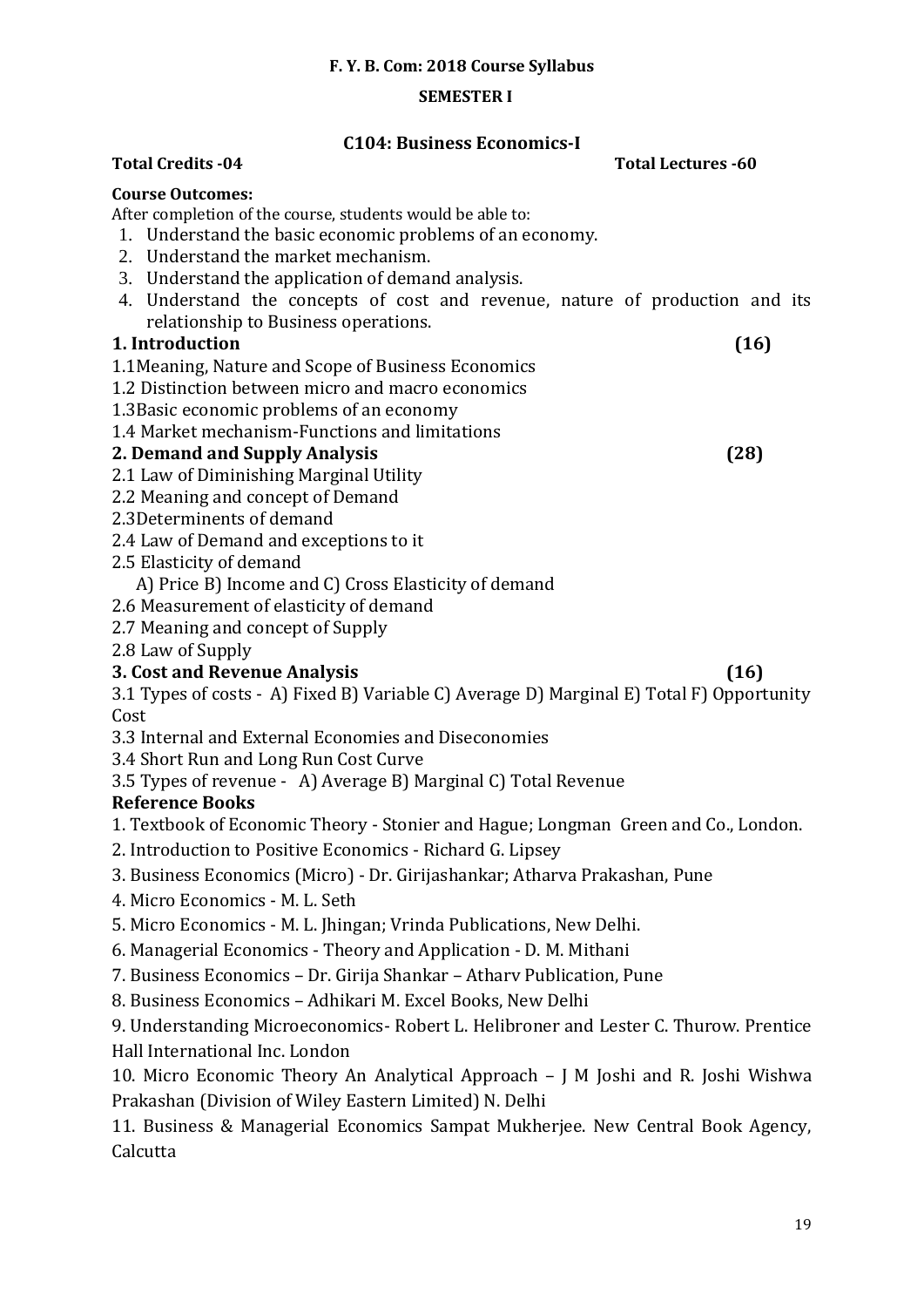# **F. Y. B. Com.**

SEMESTER-I **CBCS Course 2018**

# **C-105: GEOGRAPHY OF RESOURCES-I**

|    | <b>Total Credits -04</b>                                                             | <b>Total Lectures -60</b> |
|----|--------------------------------------------------------------------------------------|---------------------------|
|    | <b>Course Outcomes:</b>                                                              |                           |
|    | After completion of the course, students would be able to:                           |                           |
|    | 1. Understand different aspects of geography of resources and geographical           |                           |
|    | environment.                                                                         |                           |
|    | 2. Analyse relationship between physical geographic factors and human economic       |                           |
|    | activities.                                                                          |                           |
|    | 3. Analyse the role of agriculture in Indian economy.                                |                           |
|    | 4. Understand characteristics of conventional and non-conventional resources and     |                           |
|    | various concepts around population.                                                  |                           |
| 1. | <b>Introduction</b>                                                                  | (16)                      |
|    | 1.1 Definition,                                                                      |                           |
|    | 1.2 Nature & Scope of Geography of Resources                                         |                           |
|    | 1.3 Approaches to the study of Geography of Resources                                |                           |
|    | 1.5 Importance of geography of resources                                             |                           |
|    | 2. Geographical Environment & Commerce                                               | (16)                      |
|    | 2.1 Physical Environment                                                             |                           |
|    | 2.2 Factors of Physical Environment                                                  |                           |
|    | 2.3 Relationship between Physical Factors & Economics activities of man.             |                           |
|    | 2.4 Cultural Environment                                                             |                           |
|    | 2.5 Factors of Cultural Environment                                                  |                           |
|    | 2.6 Determinism & Posibilism                                                         |                           |
|    | 3. Resources                                                                         | (16)                      |
|    | 3.1 Meaning, nature & use of Resources                                               |                           |
|    | 3.2 Types of Forests, their characteristics, distribution & importance.              |                           |
|    | 3.3 Farming - Role of Agriculture in Indian economy.                                 |                           |
|    | 3.4 Types of Farming - Subsistence & Commercial Farming                              |                           |
|    | 3.5 Shifting cultivation, Plantation farming, Truck farming                          |                           |
|    | 3.6 Non - conventional Energy Resource - Sun, Wind & Sea-waves                       |                           |
| 4. | Population                                                                           | (12)                      |
|    | 4.1 Levels of Population - Optimum population, Over Population & Under               |                           |
|    | population                                                                           |                           |
|    | 4.2 Population characteristics of India.                                             |                           |
|    | <b>Recommended Books</b>                                                             |                           |
|    | Resource and Enviorment.KumbhareArun;PyalPublication (P.5to 168)<br>1.               |                           |
|    | Commercial Geography - Prof. Mrs. P.N.Padey.Nirali Publication; topic 1,2,3,4.<br>2. |                           |
|    | Agricultural Geography - Morgan W.B. & Munton J:J.C.<br>3.                           |                           |
|    | Economic Geography - Wheeler J.O.<br>4.                                              |                           |
|    | Economic Geography - H. Robinson.<br>5.                                              |                           |

- 6. Commercial Geography Prof. Mrs. P.N.Padey.
- 7. Commercial Geography Prof.Ahirrao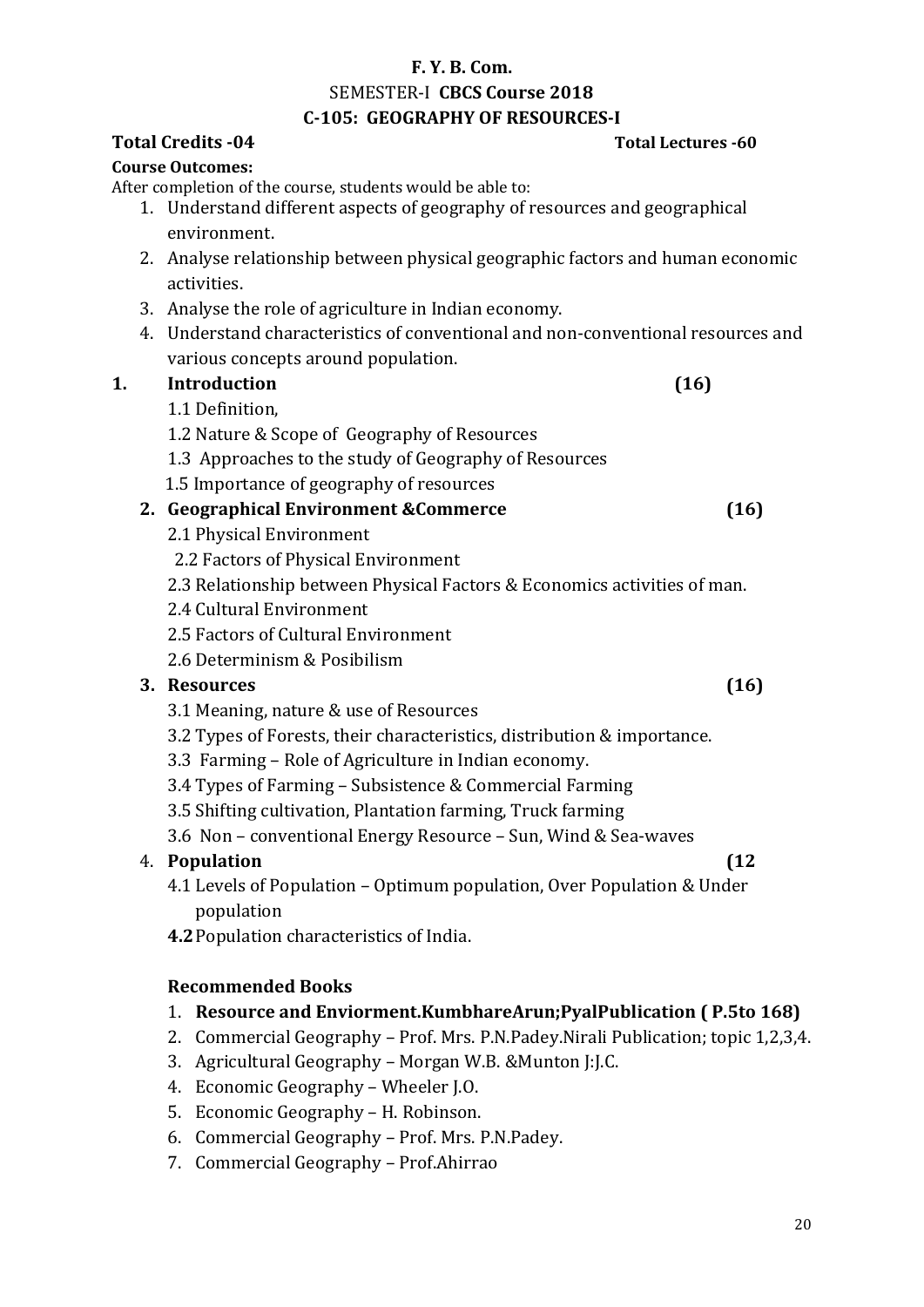#### **F.Y.B.Com: CBCS (2018 Course) Semester I**

# **C-106: Business Mathematics & Business Statistics I**

|   | <b>Total Credits -04</b><br><b>Total Lectures -60</b>                                           |      |
|---|-------------------------------------------------------------------------------------------------|------|
|   | <b>Business Mathematics</b>                                                                     |      |
|   | <b>Course Outcomes:</b>                                                                         |      |
|   | After completion of the course, students would be able to:                                      |      |
|   | Understand basic calculations in mathematics and statistics for business.<br>1.                 |      |
|   | Calculate business profit and loss and calculation of share dividend.<br>2.                     |      |
|   | Calculation of fractions, ratios, proportions and qualitative, quantitative analysis.<br>3.     |      |
|   | Use mathematics for business decision making such as frequency distribution, averages and<br>4. |      |
|   | central tendency.                                                                               |      |
|   | 1.Pre-requisites                                                                                | (12) |
|   | 1.1 Natural Numbers and Integers.                                                               |      |
|   | 1.2 H.C.F and L.C.M.                                                                            |      |
|   | 1.3 Fractions- addition, subtraction multiplication and division of two or more fractions.      |      |
|   | 1.4 Laws of Indices                                                                             |      |
|   | 1.5 Ratio and Percentage                                                                        |      |
|   | 1.6 Proportion and partnership.                                                                 |      |
|   | 2. Profit and Loss:                                                                             | (06) |
|   | 2.1 Cost price, selling price, profit on cost price, Loss on cost price,                        |      |
|   | 2.2Problems involving discounts and / or commission are expected.                               |      |
|   | <b>3. Shares and dividends</b>                                                                  | (12) |
|   | 3.1 Concept of Shares, face value, market value, Net Asset Value                                |      |
|   | 3.2 Equity Shares and Preference, shares                                                        |      |
|   | 3.3Dividend                                                                                     |      |
|   | 3.4Bonus Shares                                                                                 |      |
|   | 3.5Examples                                                                                     |      |
|   | <b>Business Statistics</b>                                                                      |      |
| 4 | <b>Scope of Statistics and Population and Sample</b>                                            | (10) |
|   | 4.1 Definition and concept of Statistics                                                        |      |
|   | 4.2 Scope of Statistics in Economics, Management Science and Industry                           |      |
|   | 4.3 Concept of Population and Sample                                                            |      |
|   | 4.4 Methods of Sampling: Simple Random Sampling and Stratified Random Sampling (Description of  |      |
|   | procedures only)                                                                                |      |
| 5 | <b>Measures of central tendency</b>                                                             |      |
|   | 5.1 Variables Qualitative and Quantitative, Raw data, Classification of data,                   | (10) |
|   | 5.2 Frequency distribution, cumulative frequency distribution,                                  |      |
|   | 5.3 Histogram (finding mode graphically) Ogive curves and its uses.                             |      |
|   | 5.4 Measures of central tendency: Mean, Median mode for ungrouped and Grouped data.             |      |
|   | 5.5 Examples                                                                                    |      |
| 6 | <b>Index number</b>                                                                             | (10) |
|   | 6.1 Concept of Index Number                                                                     |      |
|   | 6.2 Construction of Price Index Number                                                          |      |
|   | 6.3 Laspeyre's, Paasche's and Fisher's Method                                                   |      |
|   | 6.4 Family Budget and Aggregate Expenditure Method                                              |      |
|   | 6.5 Concept of - Cost of Living / Consumer Price Index Number, SENSEX and NIFTY                 |      |
|   | 6.6 Examples                                                                                    |      |
|   | <b>Recommended Books:</b>                                                                       |      |
|   | 1. Practical Business Mathematics by S.A.Bari (New Literature Publishing Company)               |      |
|   | 2. Business Mathematics by V.K.Kapoor (Sultan Chand and Sons)                                   |      |
|   | 3. Fundamentals of Statistics by S.C. Gupta (Himalaya Publishing House)                         |      |
|   | 4. Basic Statistics by B.L.Agrawal (New Age International Publishers)                           |      |

5. Statistical Methods by S.P.Gupta (Sultan Chand and Sons)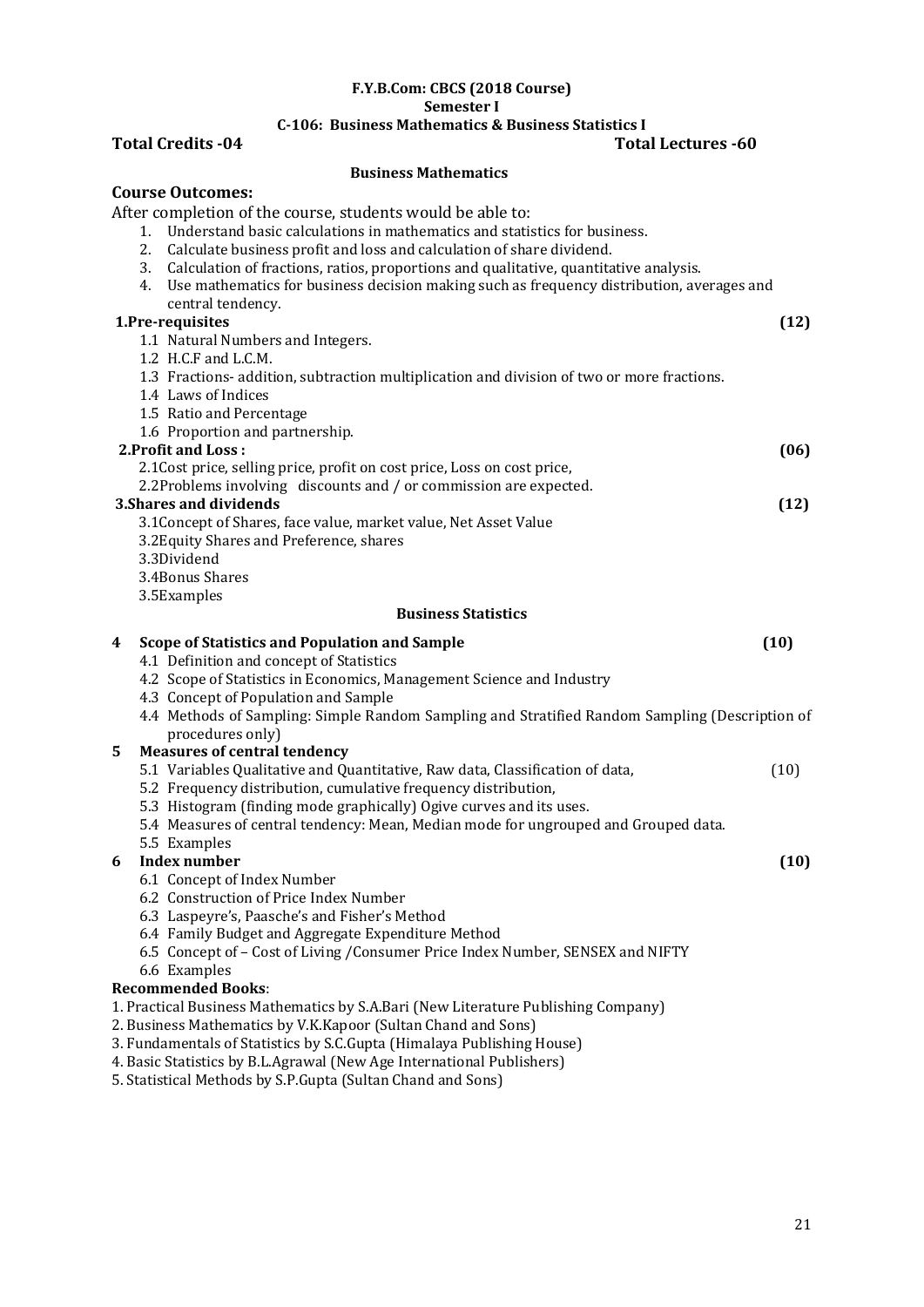# **F. Y. B. Com. CBCS (2018 Course)**

#### **Semester I**

# **C- 107: Computer Application in Business- I**

# **Total Credits -04 Total Lectures -60**

# **Course Outcomes:**

After completion of the course, students would be able to:

- 1. Understand basic application of softwares used in business and finance.
- 2. Analyse issues in software implementation and its cost benefit analysis for the business.
- 3. Evaluate role of application software in finance and retail sector.
- 4. Use of MS Office for day to day business usage.

# **1 Introduction: (13)**

Computer definition, uses, block diagram, functions of ALU, input/output, scanner, plotter, keyboard, mouse, MICR, bar decoder, OCR, joystick, monitor, printer, memory unit and CPU.

### **2 Software**: (13)

Software types, compilers, interpreter, assembler, linker, loader, high level and lowlevel languages. Files-types and operations, indexed, sequential and hashed organization. Sorting, merging, indexing and updating functions, concept of a file allocation table.

# **3 Operating System (12)**

Operating system concept, types-timesharing, batch processing, multiprogramming, real- time; functions of operating systems – Introduction to file management, detailed study of DOS and Windows.

# **4 Networking (12)**

Data communication concepts, classification, communication media, LAN, Wan, Man, Internet, Intranet, Extranet , and their efficient use. Introduction to internet & email, Ecommerce

**5 Study of Office** (10)

Study of office 2000(MS-Word, MS-Power Point, MS-Excel)

#### **Recommended Books**:

1. Computer Fundamentals - P.K. Sinha.

2. Introduction to Computers - Peter Norton.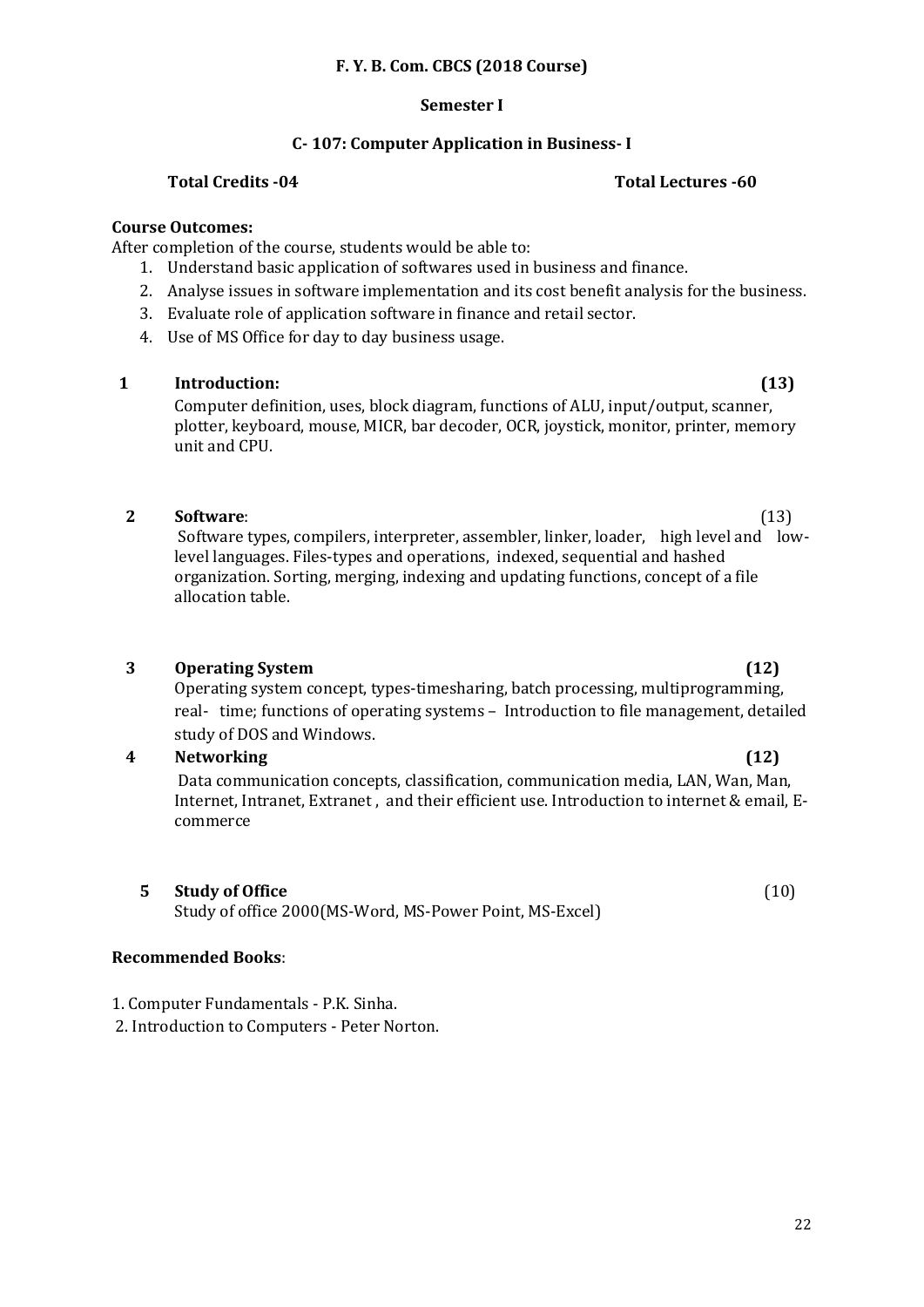## **F. Y. B. Com. CBCS (2018 Course)**

#### **Semester I**

### **C111: CORPORATE LAW I**

# **Total Credits -04 Total Lectures -60**

### **Course Outcomes:**

After completion of the course, students would be able to:

- 1. Understand various provisions of the Companies Act 2013.
- 2. Understand different types of companies and distinction between private and public companies.
- 3. Understand legal procedure for incorporation and commencement of business.
- 4. Prepare Memorandum and Article of Association for business concern.

# **1 Development of company law in India (12)**

- 1.1 Historical Development
- 1.2 Commencement and application
- 1.3 Development of company law administration
- 1.4 Introduction of Corporate Social Responsibilities of company
- 1.5 Difference between Company Act 1956 & 2013

### **1. Company (12)**

- 2.1 Definitions and characteristics
- 2.2 Kinds of companies
- 2.3 Exemptions and privileges available to all private companies
- 2.4 Distinction between private and public company
- 2.5 Corporate Veil
- 2.6 Subsidiary company not to hold shares in its holding company

# **3. Formation of a company (12)**

- 3.1 Objects of forming a company
- 3.2 Stages in the formation of a company
- 3.3 Incorporation stage
- 3.4 Minimum capital subscription stage
- 3.5 Commencement of business stage
- 3.6 Formation of companies with charitable objects

# **4. Memorandum of association (12)**

- 4.1 Definition and importance
- 4.2 Form of memorandum.
- 4.3 Contents of the memorandum (name clause, domicile clause, object clause, liability clause, capital clause and association clause)

# 4.4 Procedure for alteration of memorandum of association

#### **5. Articles of association (12)**

- 5.1 Definition
- 5.2 Contents of articles
- 5.3 Procedure for alteration of articles
- 5.4 Distinction between memorandum and articles of association.
- 5.5 Table 'A'

#### **Recommended Books**

1. Company Law Singh Avtar 2. Modern Indian Company Law M.C. Kuchchal 3. Company Law N.D.Kapoor 4. Guide to Companies Act Ramaiya 5. Company Law Bagrial 6. Principles of Modern Company Law Gower L.C.B. **\* \* \* \* \***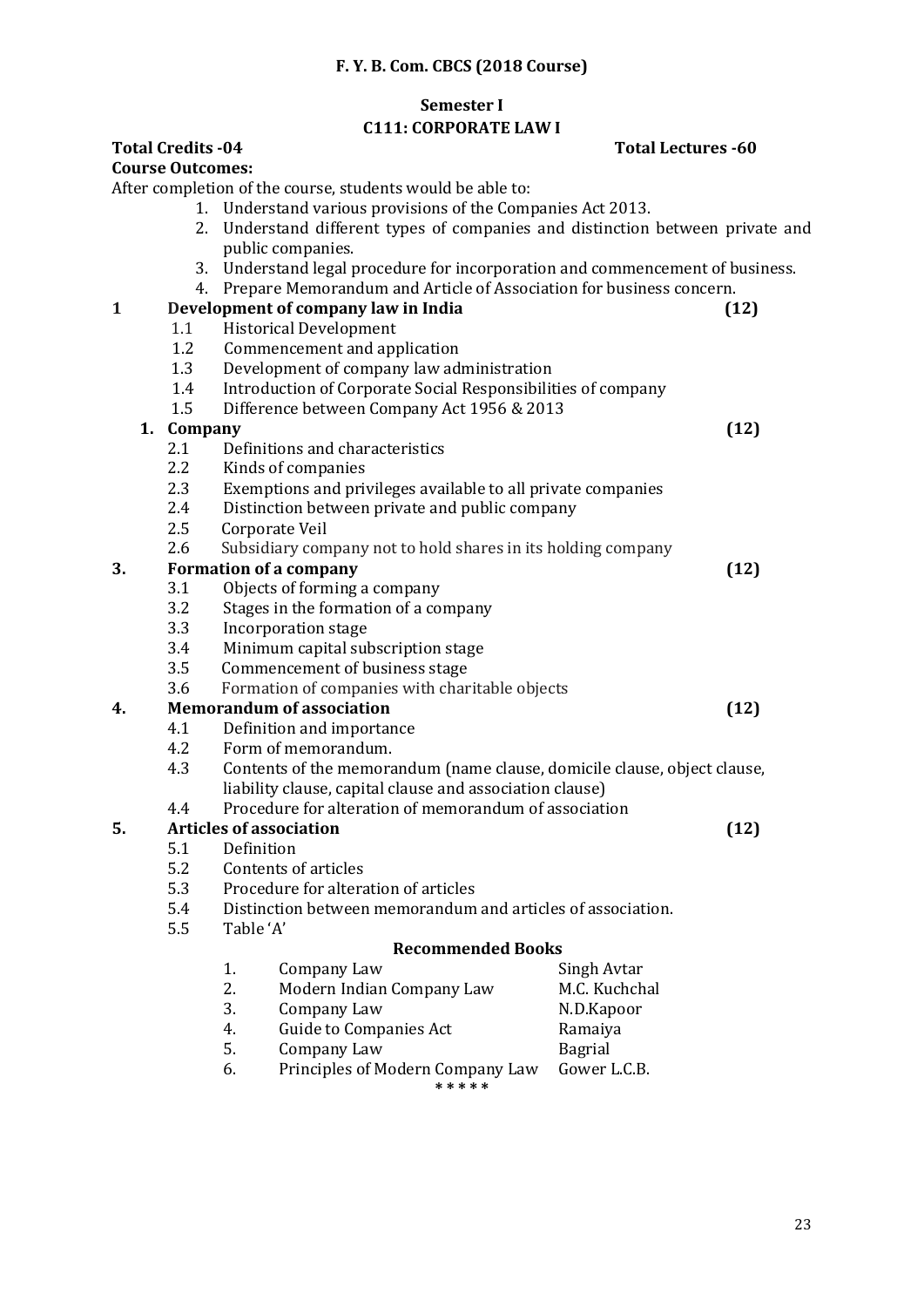# **F.Y.B.Com.: (CBCS 2018 Course) Semester-I C 121: Banking & Insurance-I**

# **Total Credits -04 Total Lectures -60**

# **Course Outcomes:**

After completion of the course, students would be able to:

- 1. Understand the meaning of the word bank and the role of banking in economic development of the nation.
- 2. Understand functional classification of banks.
- 3. Analyse different types of banks and their functions.
- 4. Understand different banking procedures and operations of deposit accounts.

# **1. Introduction (14)**

- 1.1 Origin of the word 'Bank'
- 1.2 Meaning and definition of bank
- 1.3 Evolution of banking in India
- 1.4 Role of banking in economic development
- 1.5 Structural classification-Branch banking, Unit Banking

# **2. Functions of Bank (16)**

- 2.1 Primary Functions
- a) Accepting deposits: Demand deposits-Saving and Current Time deposits-Recurring and Fixed deposits
- b) Granting Loans and Advances- Term Loan, Cash Credit, Short term credit, Overdraft
- 2.2 Secondary Functions
- a) Agency functions- Payment and Collection of Cheques, Purchase and Sale of Securities, Act as trustees, Executor, Act as correspondent etc.
- b) General Utility Services-Safety locker facility, Transfer of money, Travellers cheques, Gift cheques, Pension Payments, ATM Facility, Credit Cards
- 2.3 Functional Classification- Agricultural, Industrial, Central, Co-operative banks
- **3. Procedure for opening and operating of deposit account (16)**
- 3.1 Procedure for opening of deposit account: Know Your customer Norms (KYC Norms), Application form, Proof of residence, Specimen signature and Nomination
- 3.2 Procedure for opening of deposit account: Pay in slip book, Withdrawal slip, Issue of Cheque book, Issue of pass book and Closure account

# **4. Banker and Customer Relationship (14)**

- 4.1 Types of Customers- Minor, Illiterate Person, Married Women, Lunatic, Drunkards and Joint Account
- 4.2 Methods of remittance- Demand Drafts, Mail Transfer, Electronic Fund transfer and Bankers Cheques

# **Reference Books**

- Practice and Law of banking-G.S. Gill
- Banking: Law and Practice-P.N. Varshney
- Banking Theory and Practice- E.gordon, K. Talraj
- Banking and financial system- Vasant Desai
- Banking Theory and Practice-K.C.Shekhar
- Banking Theory and Practice-Prof.Mugle
- Fundamentals of banking- Dr. Rita Swami
- Banking and Finance-Mr.Azar Khan
- Banking and Finance-Dr. Mukund Mahajan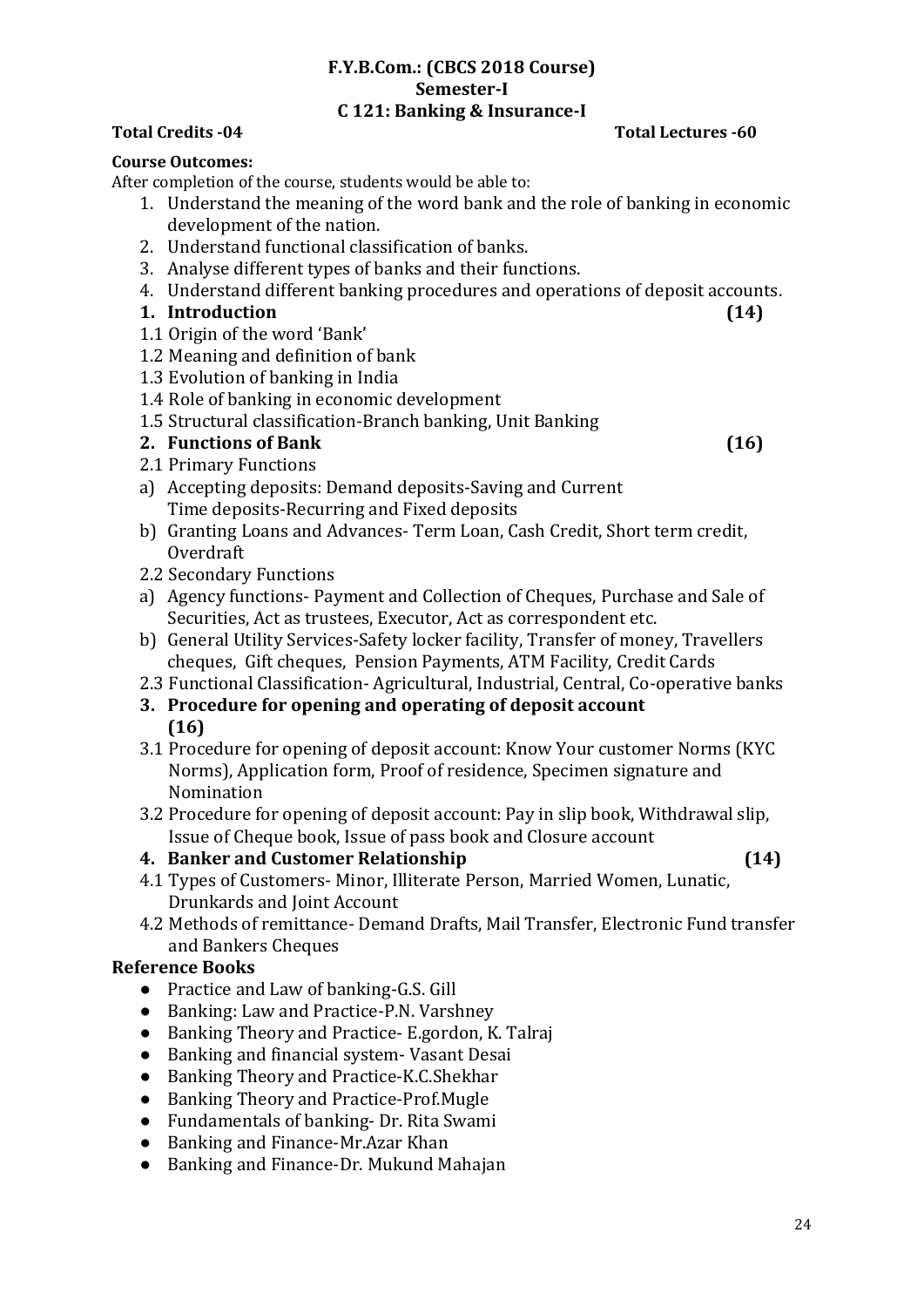# **F. Y. B. Com. CBS (2018 Course) Semester I C131 - MARKETING-I**

#### **Total Credits -04 Total Lectures -60**

#### **Course Outcomes:**

After completion of the course, students would be able to:

- 1. Understand basic concepts of Marketing and its functions.
- 2. Analyse different types of market and evolution of marketing in business environments.
- 3. Analyse role of marketing executive in business concern.
- 4. Understand the concept of Marketing Mix and Marketing Organization.

# 1. **Marketing and its Functions: (15)**  Meaning, definition and objectives of Marketing Importance of marketing Functions of marketing: Buying, Assembling, Selling Standardization and Grading Storage, Transportation, Marketing Risks. **2. Evolution, concepts and classification of markets: (15)**  Evolution of marketing in India Stages in Evolution Traditional and Modern concepts of Marketing Market: Meaning and features of Market Types of market as per geographical area, time, importance, products, customers etc. **3. Marketing Organization: (15)**  Meaning and importance of Marketing Organization Essentials of sound marketing organization Principles of Marketing Organization The Organization Structure Types of Organization Structure Marketing executive/manager and his functions. **4. Marketing Mix and Marketing Environment: (15)** Meaning of the concept of Marketing Mix Marketing system and Marketing Mix Elements of Marketing Mix Marketing Organization and its Environment Internal controllable factors External controllable factors Demographic, economic, political, social, technological, ecological. **Books Recommended:-**  1. Modern Marketing Management(India Context) By Dr.R.S.Davar. 2. The Practical Approach to Marketing Management By Stepheu Morse 3. Marketing Management in Indian Perspective By S.M. Jha & L.P.Singh 4. Marketing Management By S.A.Sherlekar. 5. Marketing Management By Philip Kotler

- 6. Industrial Marketing By Ralph Alexander, James Cross & Rochard Hill
- 7. An Introduction to Marketing By D. Amarchand and Varadharjan
- 8. Marketing Research Overview By S.A. Chunawalla
- 9. Marketing Management By C.B.Mamoria, R.K.Suri, Satish Mamoria .